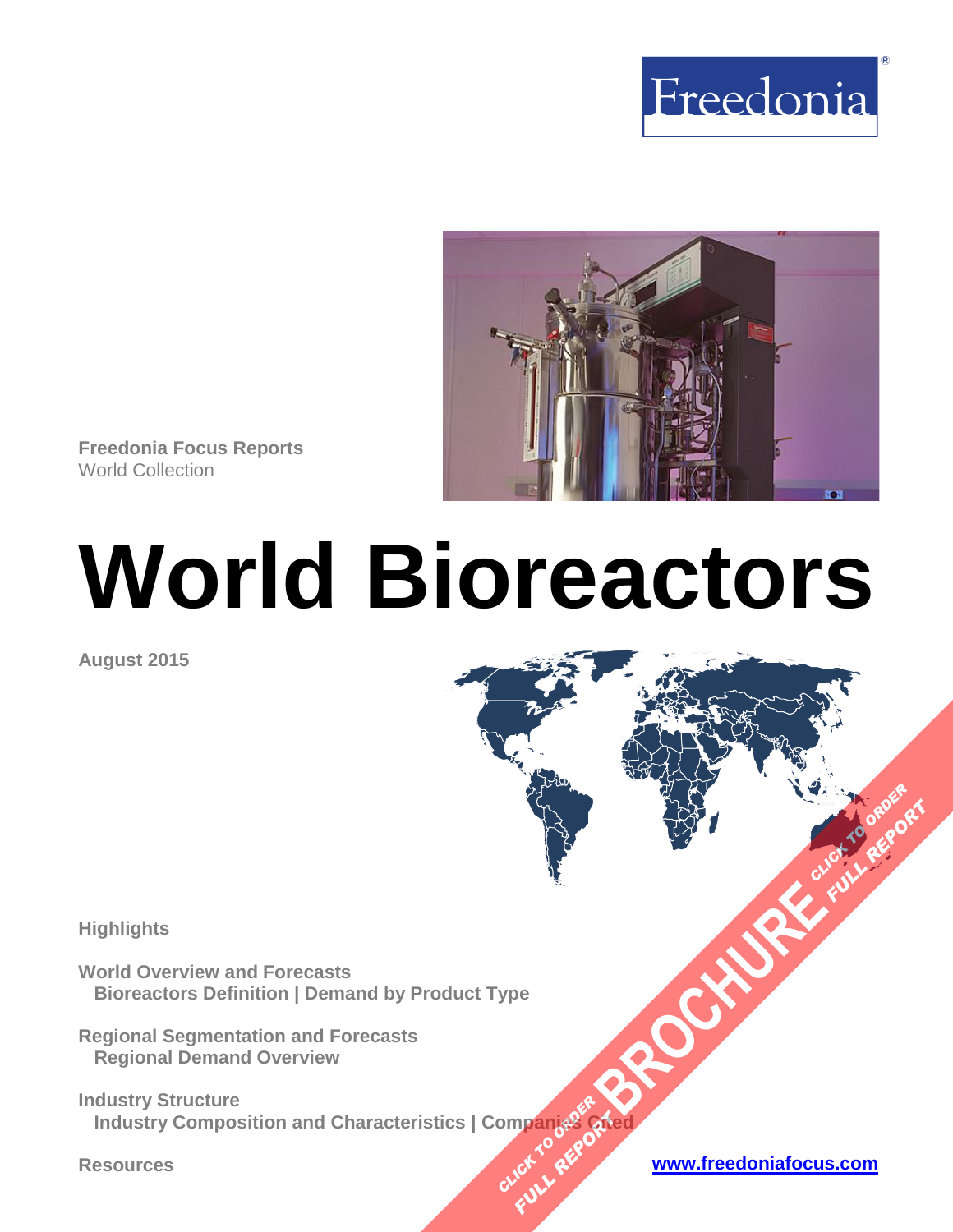## <span id="page-1-0"></span>ABOUT THIS REPORT

## Scope & Method

This report forecasts for 2015 through 2019 world demand for bioreactors by product type and major world region in US dollars at the manufacturers' level. Product types include:

- stainless steel
- single-use.

Major world regions include:

- USA
- Europe

• Latin America • all other regions.

• Asia

Demand by product type is also forecast for each major world region.

Demand by product type and region is provided for a 2014 base year.

This report quantifies trends in terms of compound annual growth rates (CAGRs), which, by definition, employ in their calculation only the first and last datapoints over a period. The CAGR is used to describe forecast growth, defined as the trend beginning in the base year and ending in the forecast year. Forecasts are developed via the identification and analysis of pertinent statistical relationships and other historical trends and events, as well as their expected impact over the forecast period. Readers are encouraged to consider historical volatility when assessing particular annual values along the forecast trend, including in the forecast year.

Unless otherwise indicated, both historical and forecasted demand values are expressed in US dollars at a fixed 2014 rate of exchange with local currencies.

Other various topics, including profiles of pertinent leading suppliers, are covered in this report. A full outline of report items by page is available in the [Table of Contents.](#page-3-0)

# Sources

*World Bioreactors* (FW40064) is based on [a comprehensive industry report](http://www.kaloramainformation.com/Worldwide-Bioreactors-9258385/) published by Kalorama Information in August 2015.

Market forecasts are based on an examination of current market conditions and on investigations into the development of new products by key companies. The market data are generated into multiple-year forecasts for different product segments covered in the report. The information presented in this report is the result of data gathered from company product literature and other corporate brochures and documents, as well as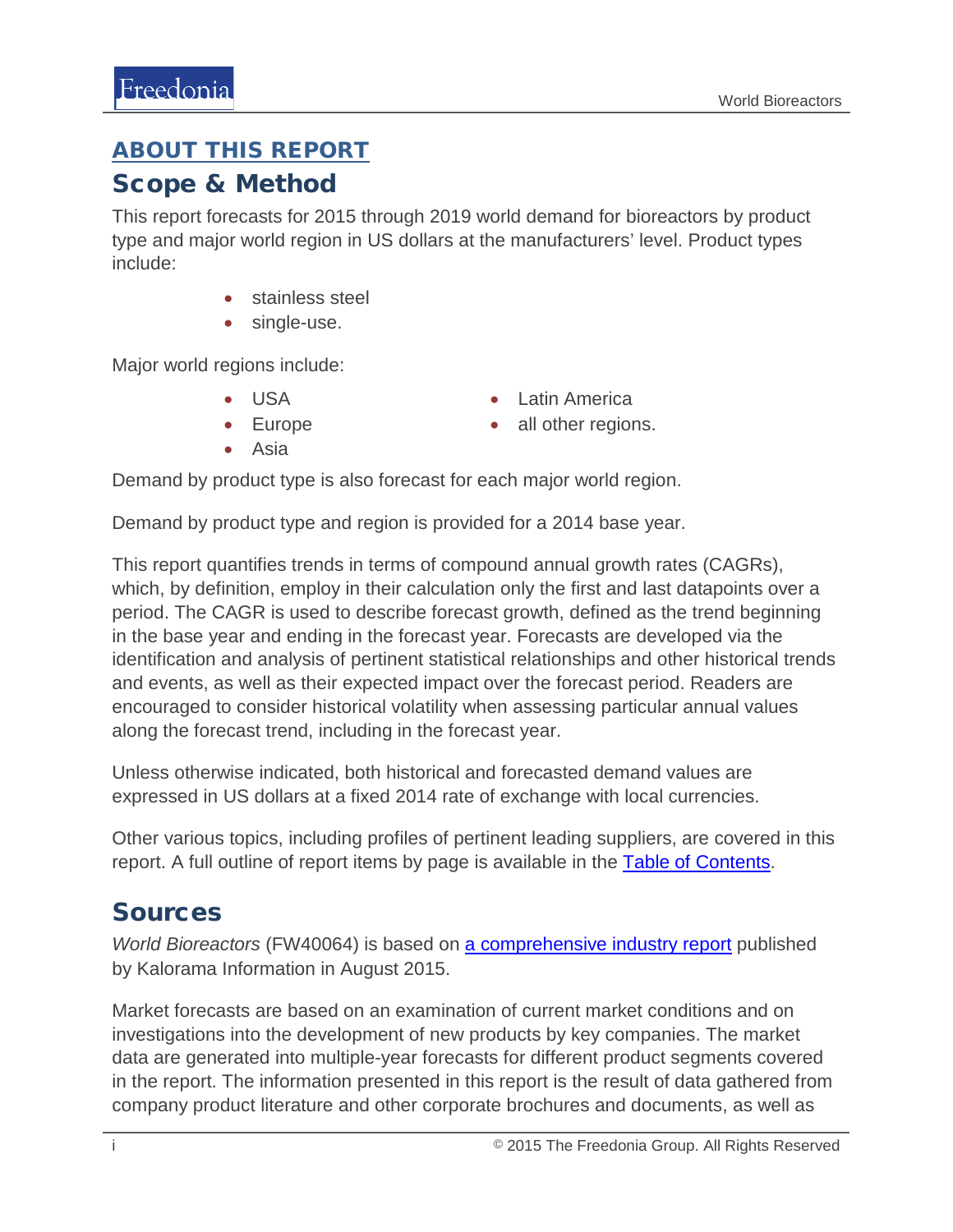information found in the scientific and trade press. In addition, interviews were conducted with company executives and researchers.

Specific sources and additional resources are listed in the **Resources** section of this publication for reference and to facilitate further research.

## Industry Codes

The topic of this report is related to the following industry codes:

| <b>NAICS/SCIAN 2007</b>                       |                                                                                               | <b>SIC</b>                     |                                                                                                          |
|-----------------------------------------------|-----------------------------------------------------------------------------------------------|--------------------------------|----------------------------------------------------------------------------------------------------------|
| North American Industry Classification System |                                                                                               | <b>Standard Industry Codes</b> |                                                                                                          |
| 325412<br>325414                              | <b>Pharmaceutical Preparation Mfg</b><br>Biological Product (except Diagnostic)<br><b>Mfg</b> | 2834<br>2836                   | <b>Pharmaceutical Preparations</b><br><b>Biological Products, Except Diagnostic</b><br><b>Substances</b> |

# Copyright & Licensing

The full report is protected by copyright laws of the United States of America and international treaties. The entire contents of the publication are copyrighted by The Freedonia Group.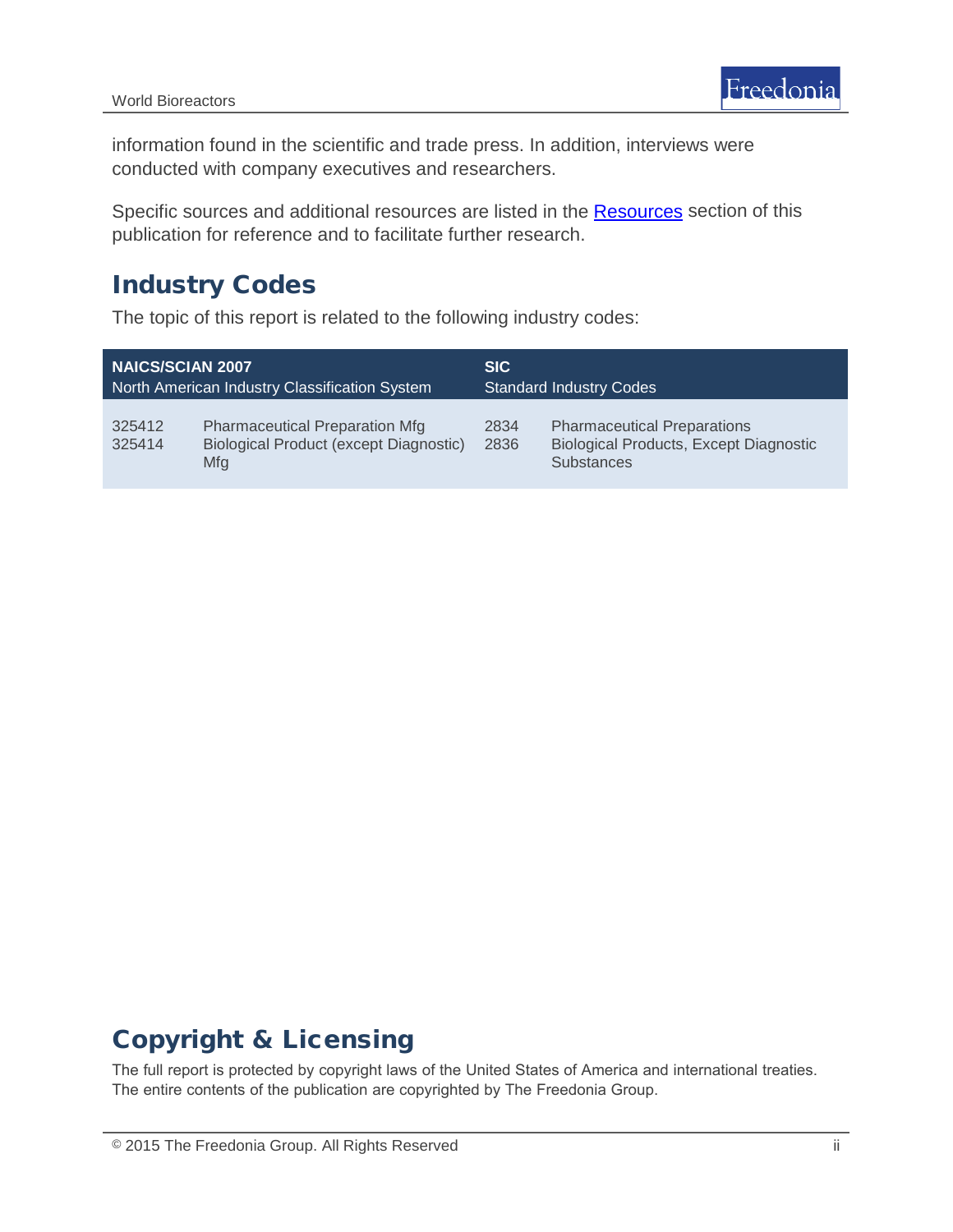# <span id="page-3-0"></span>**Table of Contents**

#### **Section**

#### Page

| Chart 4   World Stainless Steel Bioreactor Demand by Region, 2014-2019 (US\$ bil) 17 |  |
|--------------------------------------------------------------------------------------|--|
| Chart 5   World Single-Use Bioreactor Demand by Region, 2014-2019 (US\$ mil)  18     |  |
|                                                                                      |  |
|                                                                                      |  |
|                                                                                      |  |
|                                                                                      |  |
|                                                                                      |  |
|                                                                                      |  |
|                                                                                      |  |
|                                                                                      |  |
|                                                                                      |  |
|                                                                                      |  |
|                                                                                      |  |
|                                                                                      |  |

To return here, click on any Freedonia logo or the Table of Contents link in report footers.<br>PDF bookmarks are also available for navigation.